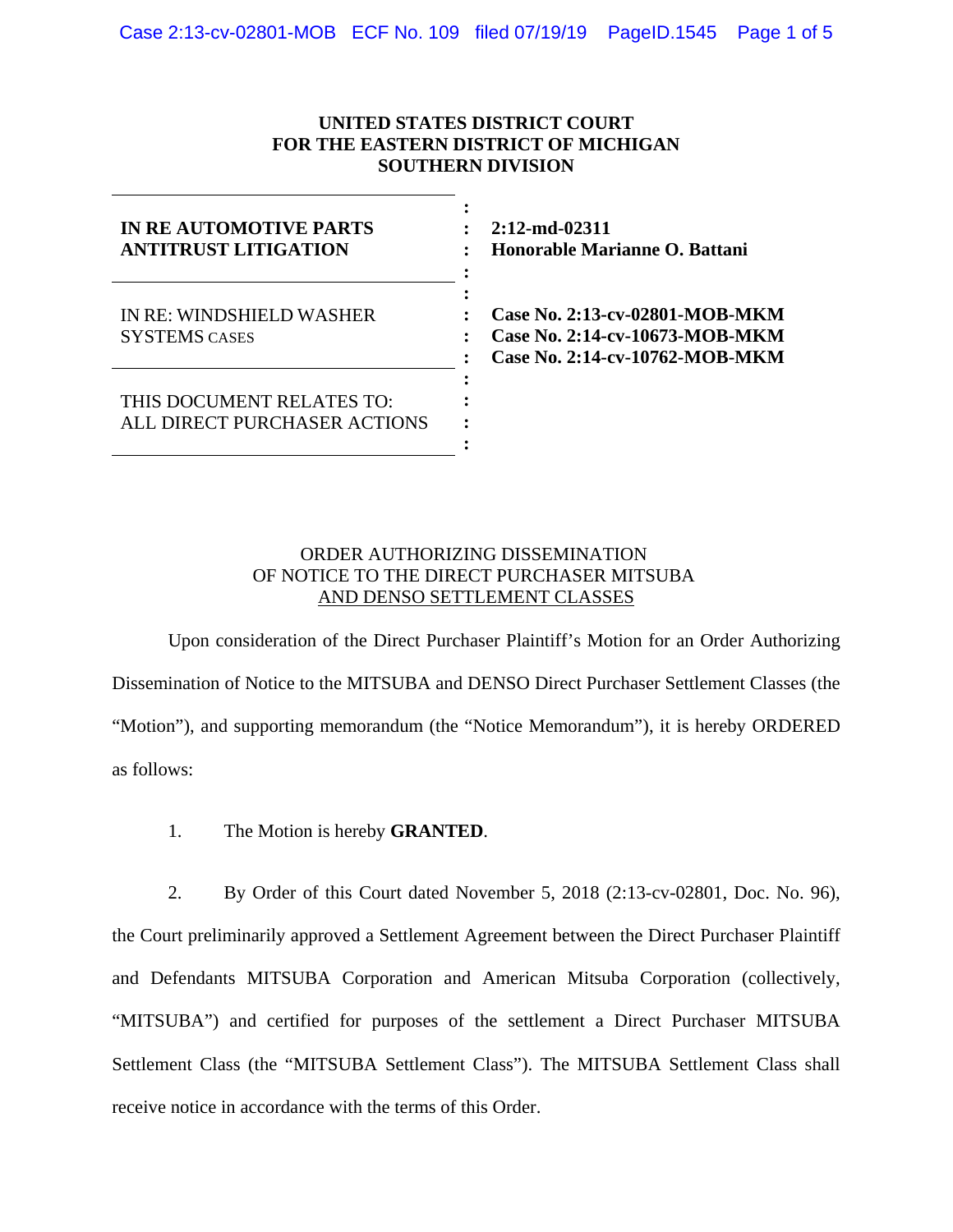3. By Order of this Court dated April 24, 2019 (2:13-cv-02801, Doc. No. 106), as amended May 23, 2019 (2:13-cv-02801, No. 107), the Court preliminarily approved a Settlement Agreement between the Direct Purchaser Plaintiff and Defendants DENSO Corporation, DENSO International America, Inc., DENSO Korea Corporation (f/k/a separately as DENSO International Korea Corporation and DENSO Korea Automotive Corporation), DENSO Automotive Deutschland GmbH, DENSO Products & Services Americas, Inc. (f/k/a DENSO Sales California, Inc.), ASMO Co., Ltd., ASMO North America, LLC, ASMO Greenville of North Carolina, Inc. and ASMO Manufacturing, Inc. (collectively, the "DENSO Defendants") and certified for purposes of the settlement a Direct Purchaser DENSO Settlement Class (the "DENSO Settlement Class"). The DENSO Settlement Class shall receive notice in accordance with the terms of this Order.

4. The Court approves the form and content of (a) the Notice of Proposed Settlements of Direct Purchaser Class Action with MITSUBA and DENSO Defendants and Hearing on Settlement Approval and Related Matters, and Claim Form (the "Notice"), attached as Exhibit 1 to the Notice Memorandum; (b) the Summary Notice of Proposed Settlements of Direct Purchaser Class Action with MITSUBA and DENSO Defendants and Hearing on Settlement Approval and Related Matters (the "Summary Notice"), attached as Exhibit 2 to the Notice Memorandum; and (c) the Informational Press Release ("Press Release"), attached as Exhibit 3 to the Notice Memorandum.

5. The Court finds that the mailing of the Notice and publication of the Summary Notice and Press Release, in the manner set forth herein constitutes the best notice that is practicable under the circumstances and is valid, due and sufficient notice to all persons entitled

**2**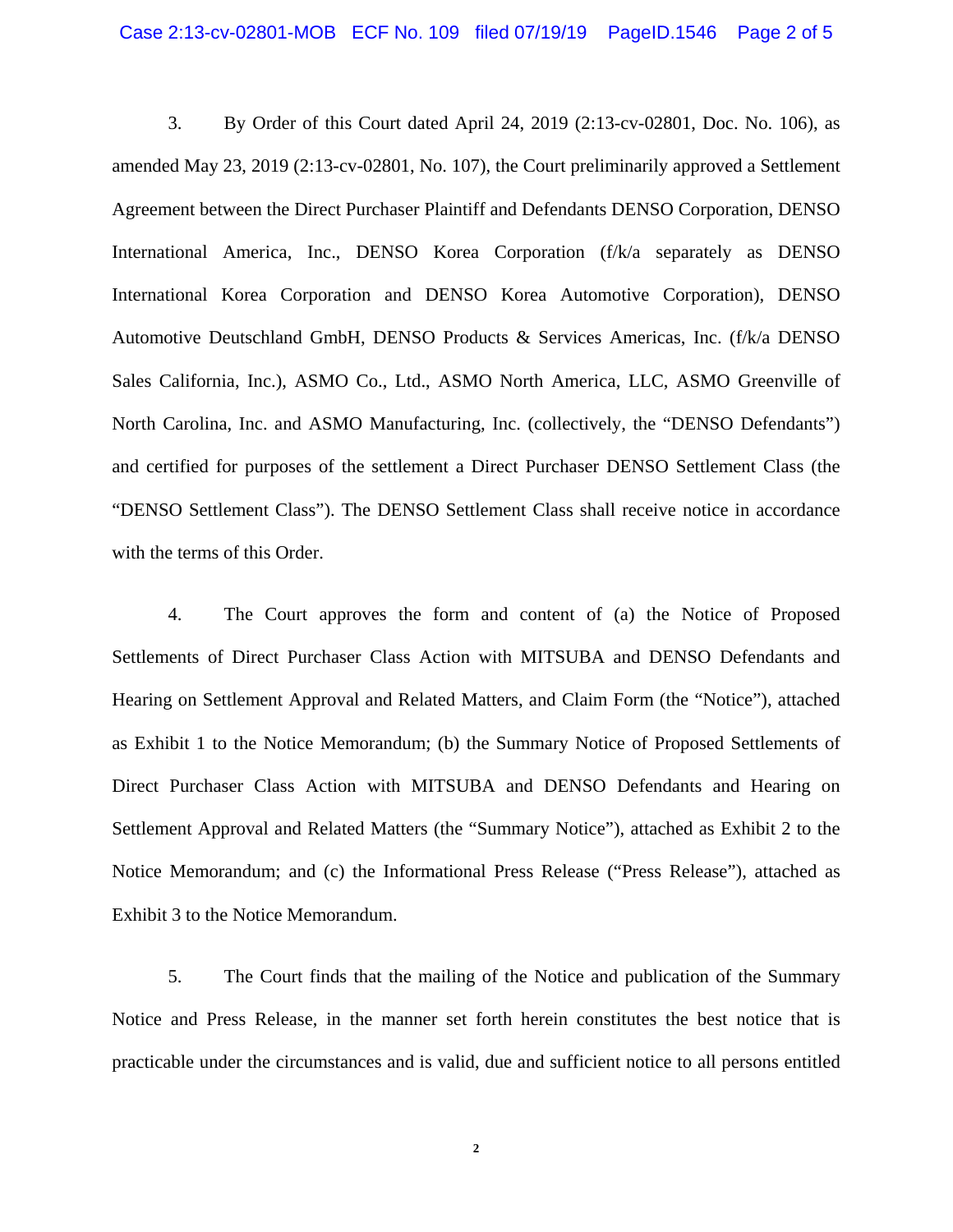### Case 2:13-cv-02801-MOB ECF No. 109 filed 07/19/19 PageID.1547 Page 3 of 5

thereto and complies fully with the requirements of Federal Rule of Civil Procedure 23 and the due process requirements of the Constitution of the United States.

6. On or before  $\overline{\text{August 8, 2019}}$ , the Notice, in substantially the same form as Exhibit 1 to the Notice Memorandum, shall be mailed by first class mail, postage prepaid, to all potential members of the MITSUBA and DENSO Settlement Classes identified by Defendants. The Notice shall also be provided to all persons who request it in response to the Summary Notice or Press Release. In addition, a copy of the Notice shall be posted on the Internet at www.autopartsantitrustlitigation.com, the website dedicated to this litigation.

7. On or before **August 16, 2019**, Settlement Class Counsel shall cause the Summary Notice, in substantially the same form as Exhibit 2 to the Notice Memorandum, to be published in one edition of *Automotive News*. Additionally, an online banner notice will appear over a 21day period on www.AutoNews.com, the digital version of *Automotive News*. To supplement the notice program further, the **Press Release** will be issued nationwide via PR Newswire's "Auto" Wire," which targets auto industry trade publications.

8. On or before **September 6, 2019,** Settlement Class Counsel shall file with the Court their motion or **motions for: final approval** of the proposed settlements with the MITSUBA and DENSO Defendants; approval of a proposed plan of distribution of the settlement funds; an award of attorneys' fees and expenses; and an incentive payment to the Class Representative.

9. All requests for exclusion from either of the MITSUBA or DENSO Settlement Classes must be in writing, postmarked no later than September 27, 2019, and must otherwise comply with the requirements set forth in the Notice. Requests for exclusion must be sent to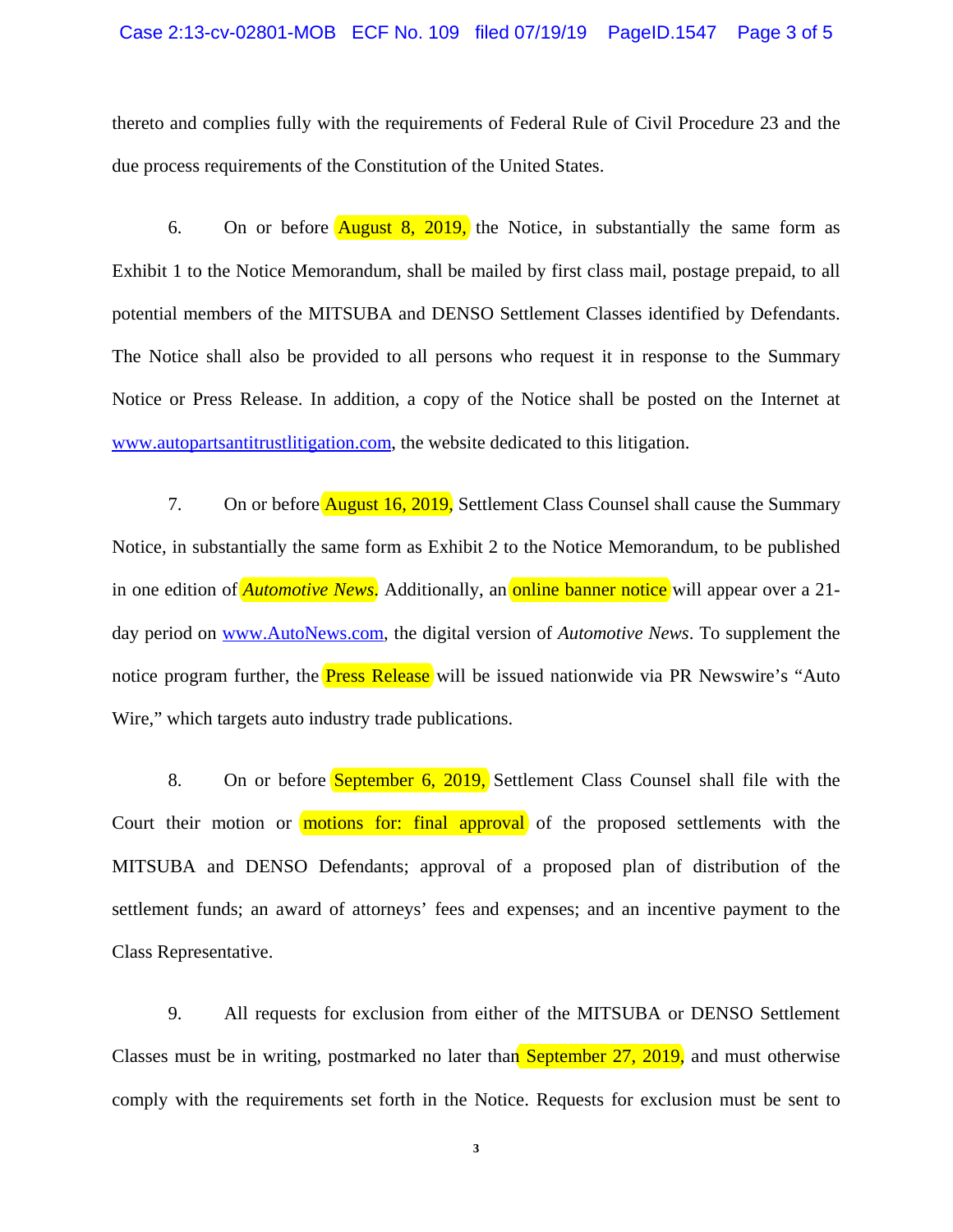#### Case 2:13-cv-02801-MOB ECF No. 109 filed 07/19/19 PageID.1548 Page 4 of 5

Settlement Class Counsel, counsel for the Settling Defendants, and to an address specific to the Windshield Washer Systems Direct Purchaser Antitrust Litigation. The address for each recipient is listed in the Notice.

10. Any objection by any member of the MITSUBA or DENSO Settlement Classes to either of those proposed settlements, or to the proposed plan of distribution, the request for attorneys' fees and expenses, or to an incentive payment to the Class Representative, must be in writing, must be filed with the Clerk of Court and postmarked no later than **September 27, 2019**, and must otherwise comply with the instructions set forth in the Notice. Objections must be sent to the Clerk of the Court, Settlement Class Counsel, and counsel for the Settling Defendants. The address for each recipient is listed in the Notice.

11. At least ten (10) days before the date fixed by this Court for the Fairness Hearing, Settlement Class Counsel shall file with the Court affidavits or declarations of the person under whose general direction the mailing and posting of the Notice, and publication of the Summary Notice and Press Release, were made, showing that mailing, posting and publication were made in accordance with this Order.

12. The Court will hold a Fairness Hearing on November 5, 2019, at 2:00 p.m., at the Theodore Levin U.S. Courthouse, 231 West Lafayette Blvd., Detroit, MI, 48226, Courtroom 250 (or such other courtroom as may be assigned for the hearing), to determine whether to approve: (1) the proposed MITSUBA and DENSO settlements; (2) the proposed plan of distribution of the settlement funds; (3) Settlement Class Counsel's request for an award of attorneys' fees and litigation costs and expenses; and (4) the request for an incentive payment to the Class Representative. Any Settlement Class member who follows the procedure set forth in the Notice